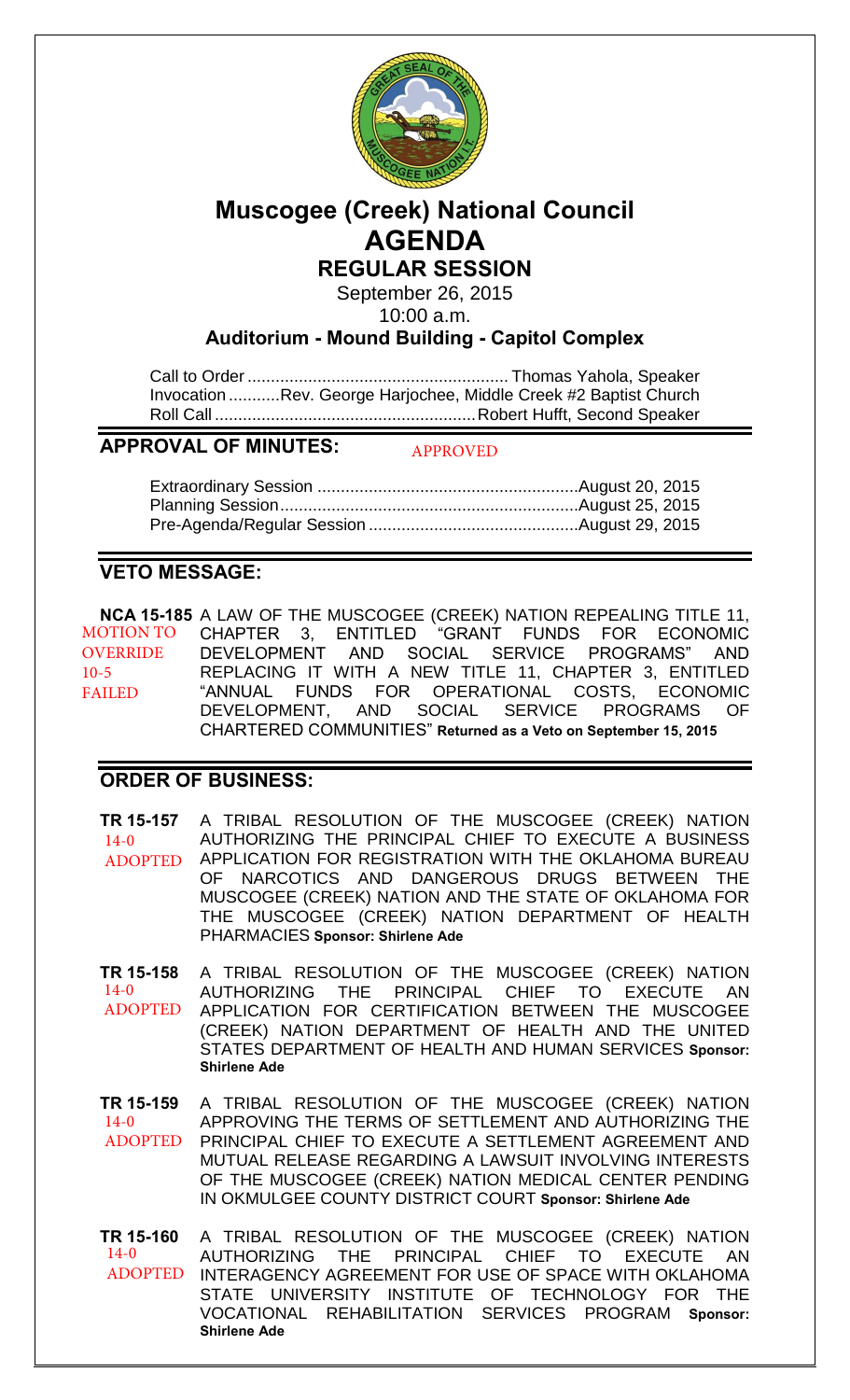#### Regular Session September 26, 2015 Page 2

**TR 15-161** A TRIBAL RESOLUTION OF THE MUSCOGEE (CREEK) NATION AUTHORIZING THE PRINCIPAL CHIEF TO EXECUTE A MEMORANDUM OF AGREEMENT WITH THE CHEROKEE NATION, CHOCTAW NATION OF OKLAHOMA, OSAGE NATION, QUAPAW TRIBE OF OKLAHOMA, AND THE UNITED KEETOOWAH BAND OF CHEROKEE INDIANS IN OKLAHOMA FOR COOPERATIVE TRIBAL MONITORING AND SUPPORT WITH REGARD TO THE MAGELLAN L.P. PIPELINE PROJECT IN SEBASTIAN, WHITE, LONOKE AND PULASKI COUNTIES, ARKANSAS **Sponsor: Joyce Deere** POSTPONED INDEFINITELY 14-0

**TR 15-162** A TRIBAL RESOLUTION OF THE MUSCOGEE (CREEK) NATION AUTHORIZING THE PRINCIPAL CHIEF TO EXECUTE A MEMORANDUM OF AGREEMENT AMONG THE INDIAN HEALTH SERVICE, THE MUSCOGEE (CREEK) NATION AND THE CHECOTAH PUBLIC WORKS AUTHORITY FOR WASTEWATER DISPOSAL FACILITIES FOR INDIAN OWNED HOMES WITHIN THE CITY OF CHECOTAH, OKLAHOMA **Sponsor: Mark Randolph**  $14-0$ ADOPTED

**TR 15-163** A TRIBAL RESOLUTION OF THE MUSCOGEE (CREEK) NATION AUTHORIZING THE PRINCIPAL CHIEF TO EXECUTE A MEMORANDUM OF AGREEMENT BETWEEN THE MUSCOGEE (CREEK) NATION AND THE INDIAN HEALTH SERVICE FOR THE CONSTRUCTION, IMPROVEMENT, AND INSTALLATION OF SATISFACTORY DOMESTIC WATER SUPPLY AND ADEQUATE WASTEWATER DISPOSAL FACILITIES FOR 23 INDIAN HOMES IN CREEK, HUGHES, MAYES, MCINTOSH, MUSKOGEE, OKFUSKEE, OKMULGEE, ROGERS, SEMINOLE, TULSA AND WAGONER COUNTIES, OKLAHOMA **Sponsor: Mark Randolph** 14-0 ADOPTED

**TR 15-164** A TRIBAL RESOLUTION OF THE MUSCOGEE (CREEK) NATION AUTHORIZING THE GAMING OPERATIONS AUTHORITY BOARD TO EXECUTE A STANDARD FORM OF AGREEMENT WITH I-5 DESIGN AND MANUFACTURING INC. FOR RENOVATIONS TO THE EUFAULA CASINO **Sponsor: Robert Hufft**   $14-0$ ADOPTED

**TR 15-165** A TRIBAL RESOLUTION OF THE MUSCOGEE (CREEK) NATION CONFIRMING THE NOMINATION OF BLUE CLARK TO SERVE ON THE COLLEGE OF THE MUSCOGEE NATION BOARD OF REGENTS **Sponsor: James Jennings**  $14 - 0$ ADOPTED

**TR 15-166** A TRIBAL RESOLUTION OF THE MUSCOGEE (CREEK) NATION AUTHORIZING THE PRINCIPAL CHIEF TO EXECUTE A MEMORANDUM OF AGREEMENT AMONG THE INDIAN HEALTH SERVICE, THE MUSCOGEE (CREEK) NATION AND THE CITY OF WETUMKA FOR SATISFACTORY WASTEWATER DISPOSAL FACILITIES FOR INDIAN OWNED HOMES IN THE CITY OF WETUMKA, HUGHES COUNTY, OKLAHOMA **Sponsor: Joyce Deere**  $14-0$ ADOPTED

**TR 15-167** A TRIBAL RESOLUTION OF THE MUSCOGEE (CREEK) NATION AUTHORIZING THE PRINCIPAL CHIEF TO EXECUTE A MEMORANDUM OF AGREEMENT AMONG THE INDIAN HEALTH SERVICE, THE MUSCOGEE (CREEK) NATION AND THE WELEETKA PUBLIC WORKS AUTHORITY FOR SATISFACTORY DOMESTIC WATER SUPPLY FACILITIES FOR INDIAN OWNED HOMES IN OKFUSKEE COUNTY, OKLAHOMA **Sponsor: Joyce Deere** 14-0 ADOPTED

**TR 15-168** A TRIBAL RESOLUTION OF THE MUSCOGEE (CREEK) NATION AUTHORIZING THE PRINCIPAL CHIEF TO EXECUTE NETWORK ADOPTED PARTICIPATION AGREEMENTS WITH BLUE CROSS BLUE SHIELD OF OKLAHOMA ON BEHALF OF THE DEPARTMENT OF HEALTH **Sponsor: James Jennings**  $14 - 0$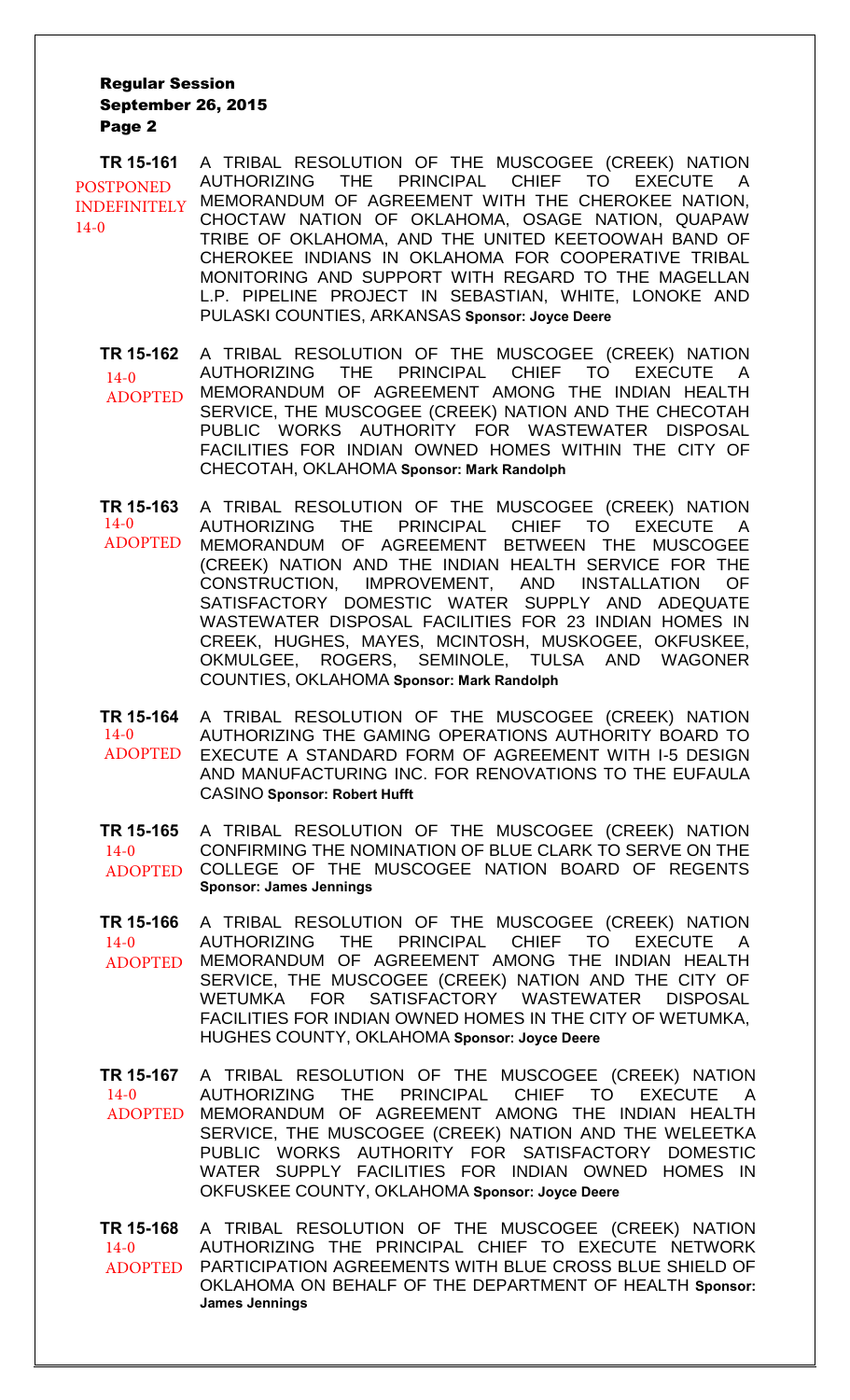#### Regular Session September 26, 2015 Page 3

**NCA 15-203** A LAW OF THE MUSCOGEE (CREEK) NATION AUTHORIZING A SPECIAL APPROPRIATION TO A MUSCOGEE (CREEK) CITIZEN **Sponsor: Adam Jones III (\$250.00)** 14-0 ADOPTED

**NCA 15-209** A LAW OF THE MUSCOGEE (CREEK) NATION AUTHORIZING A SPECIAL APPROPRIATION TO A MUSCOGEE (CREEK) YOUTH **Sponsor: Dode Barnett (\$2,859.00)** 14-0 ADOPTED

**NCA 15-210** A LAW OF THE MUSCOGEE (CREEK) NATION AUTHORIZING A SPECIAL APPROPRIATION TO A MUSCOGEE (CREEK) YOUTH **Sponsor: Mitch Jack (\$148.03)** 14-0 ADOPTED

**NCA 15-211** A LAW OF THE MUSCOGEE (CREEK) NATION AUTHORIZING A SPECIAL APPROPRIATION TO A MUSCOGEE (CREEK) YOUTH **Sponsor: Mitch Jack (\$207.27)** 14-0 ADOPTED

**NCA 15-212** A LAW OF THE MUSCOGEE (CREEK) NATION APPROPRIATING FUNDS TO BE USED FOR FUNDING THE SETTLEMENT AGREEMENT AND MUTUAL RELEASE REGARDING A LAWSUIT INVOLVING INTERESTS OF THE MUSCOGEE (CREEK) NATION MEDICAL CENTER PENDING IN OKMULGEE COUNTY DISTRICT COURT **Sponsor: Shirlene Ade (\$60,000.00)** 12-2 ADOPTED

**NCA 15-213** A LAW OF THE MUSCOGEE (CREEK) NATION AUTHORIZING A SPECIAL APPROPRIATION TO TWO MUSCOGEE (CREEK) YOUTH 14-0 **Sponsor: David Nichols (\$750.00)** ADOPTED

**NCA 15-214** A LAW OF THE MUSCOGEE (CREEK) NATION AUTHORIZING A SPECIAL APPROPRIATION TO A MUSCOGEE (CREEK) YOUTH **Sponsor: Frank Coachman (\$450.00)** ADOPTED 14-0

**NCA 15-215** A LAW OF THE MUSCOGEE (CREEK) NATION AUTHORIZING A BUDGET MODIFICATION IN EXCESS OF TEN PERCENT (10%) FOR ADOPTED THE MUSCOGEE (CREEK) NATION TRIBAL TRANSPORTATION PROGRAM **Sponsor: Shirlene Ade**   $14-0$ 

**NCA 15-216** A LAW OF THE MUSCOGEE (CREEK) NATION AUTHORIZING A BUDGET MODIFICATION IN EXCESS OF TEN PERCENT (10%) FOR THE MUSCOGEE (CREEK) NATION TRIBAL TRANSPORTATION PROGRAM **Sponsor: Shirlene Ade**  $14-0$ ADOPTED

**NCA 15-217** A LAW OF THE MUSCOGEE (CREEK) NATION AUTHORIZING A SPECIAL APPROPRIATION TO TWO MUSCOGEE (CREEK) YOUTH **Sponsor: Frank Coachman (\$500.00)**  $14-0$ ADOPTED

**NCA 15-218** A LAW OF THE MUSCOGEE (CREEK) NATION CREATING NEW LAW TO ESTABLISH AN INDEPENDENT MEDIA AND TO PROVIDE ADOPTED PROTECTIONS FOR THE INDEPENDENT MEDIA AND EDITORIAL SUBSTITUTE #2 BOARD IN TITLE 49 AND AMENDING MCNCA TITLE 16,  $\S$  1-102 J., ENTITLED "Mvskoke Media" AND K., ENTITLED "Independent Statutory Executive Agencies" AND MCNCA TITLE 37 § 2-204, ENTITLED "Communications Department Revolving Account" AND REPEALING MCNCA TITLE 16 CHAPTER 5, SUBCHAPTER 1, ENTITLED "Communication Services" **Sponsor: David Nichols; Co-Sponsor(s): Dode Barnett; Pete Beaver; Frank Coachman; Joyce Deere; Johnnie Greene; David Hill; Robert Hufft; James Jennings; Adam Jones III; Mark Randolph; Lucian Tiger; Thomas Yahola** 14-0

**NCA 15-219** A LAW OF THE MUSCOGEE (CREEK) NATION AMENDING MCNCA TITLE 19 § 2-107, ENTITLED "Maintenance of Records" **Sponsor: Lucian Tiger III**  $14-0$ ADOPTED

**NCA 15-220** A LAW OF THE MUSCOGEE (CREEK) NATION AUTHORIZING THE EXPENDITURE OF THE MUSCOGEE (CREEK) NATION DEPARTMENT ADOPTED OF HEALTH INVESTMENT FUNDS FOR THE PURCHASE OF MEDICAL 14-0